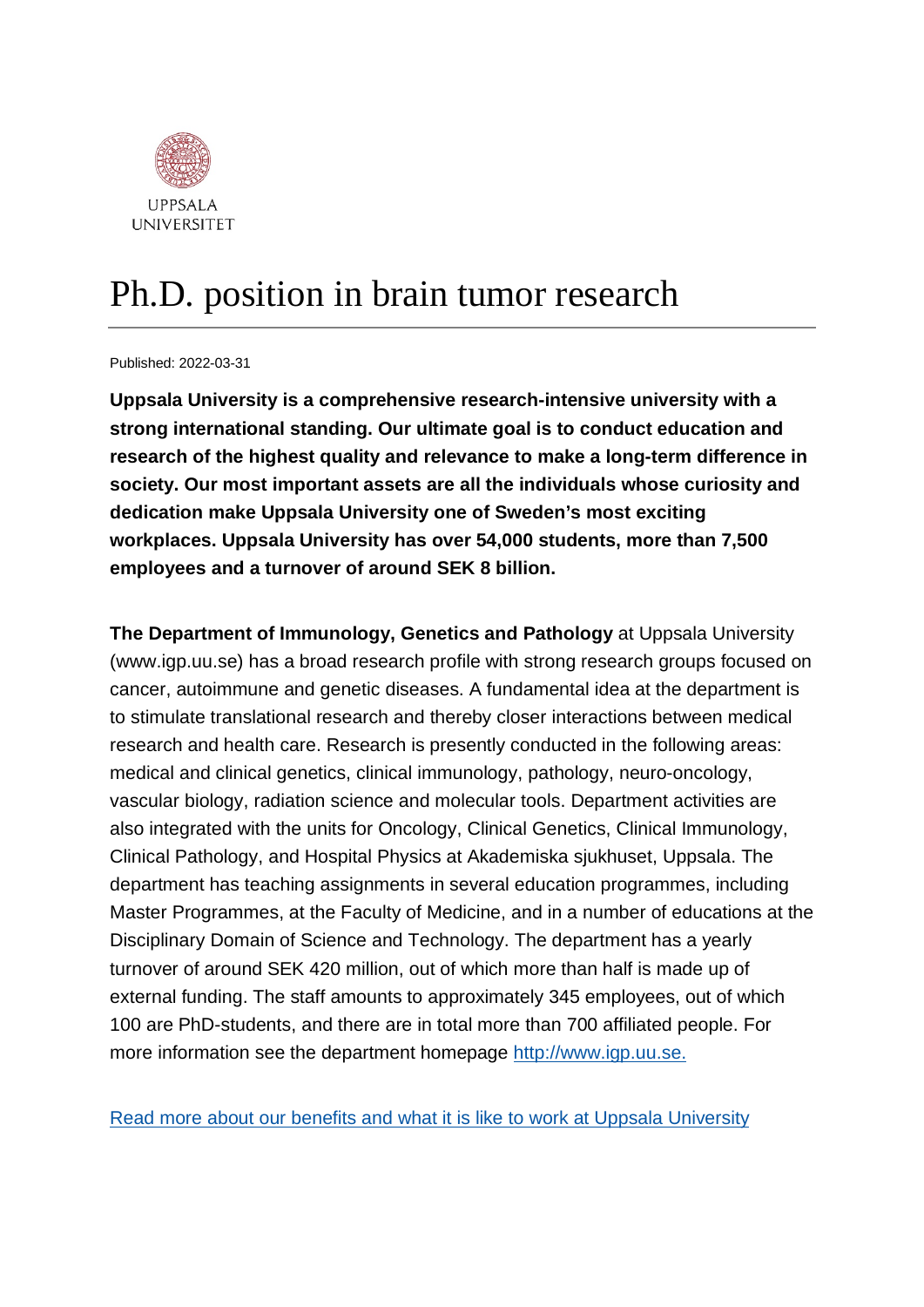# **Duties/Project description**

A Ph.D. position is available for a highly motivated student with an interest in crossdisciplinary brain tumor research in the research group led by Professor Sven Nelander at Uppsala University, Department of Immunology, Genetics and Pathology. Our research group uses cross-disciplinary methods to understand how cancer arises, progresses and can be treated. We specifically focus on cancer of the nervous system, a group of diseases where the need for new treatments is urgent. The group's work is characterized by an interdisciplinary approach that brings together researchers with computational and experimental focus. The group (nelanderlab.org) has around 15 members and is located at the Rudbeck Laboratory and SciLifeLab, two leading centers in medical research.

More information about the research group; [nelanderlab.org](https://uu.varbi.com/center/tool/position/491606/edit/tab:2/nelanderlab.org) 

The goal of the doctoral project is to use a groundbreaking CRISPR-based method, in which large-scale gene knockout is combined with single-cell profiling to map the mechanisms underlying the invasion of brain tumors. We will develop the results using innovative patient-specific in vivo models, aiming at uncovering new patientspecific treatments for tumor invasion. The project is supervised by prof Sven Nelander (main supervisor) and Dr Cecilia Krona (co-supervisor).

The successful candidate will devote most of the time towards his/her research level education. Other service activities within the department, e.g. education and administrative work can be included within the framework of the employment (maximum 20%). The position will be extended with the time devoted to teaching to allow four years of full-time graduate studies. The student is expected to take part in courses and other activities of the graduate school.

# **Requirements**

To be admitted to the PhD position, a master's degree is required [\(http://www2.medfarm.uu.se/utbildning/forskarniva/vill\\_du\\_borja/\)](https://uu.varbi.com/center/tool/position/491606/edit/tab:2/(http:/www2.medfarm.uu.se/utbildning/forskarniva/vill_du_borja/), and for the advertised position it is required that your degree is in molecular biology, biotechnology, biomedicine, medicine, or a related subject. Hands-on experience in cell- and molecular biological research is required for the position, as well as basal knowledge of statistical methodology. Good knowledge of oral and written English is required.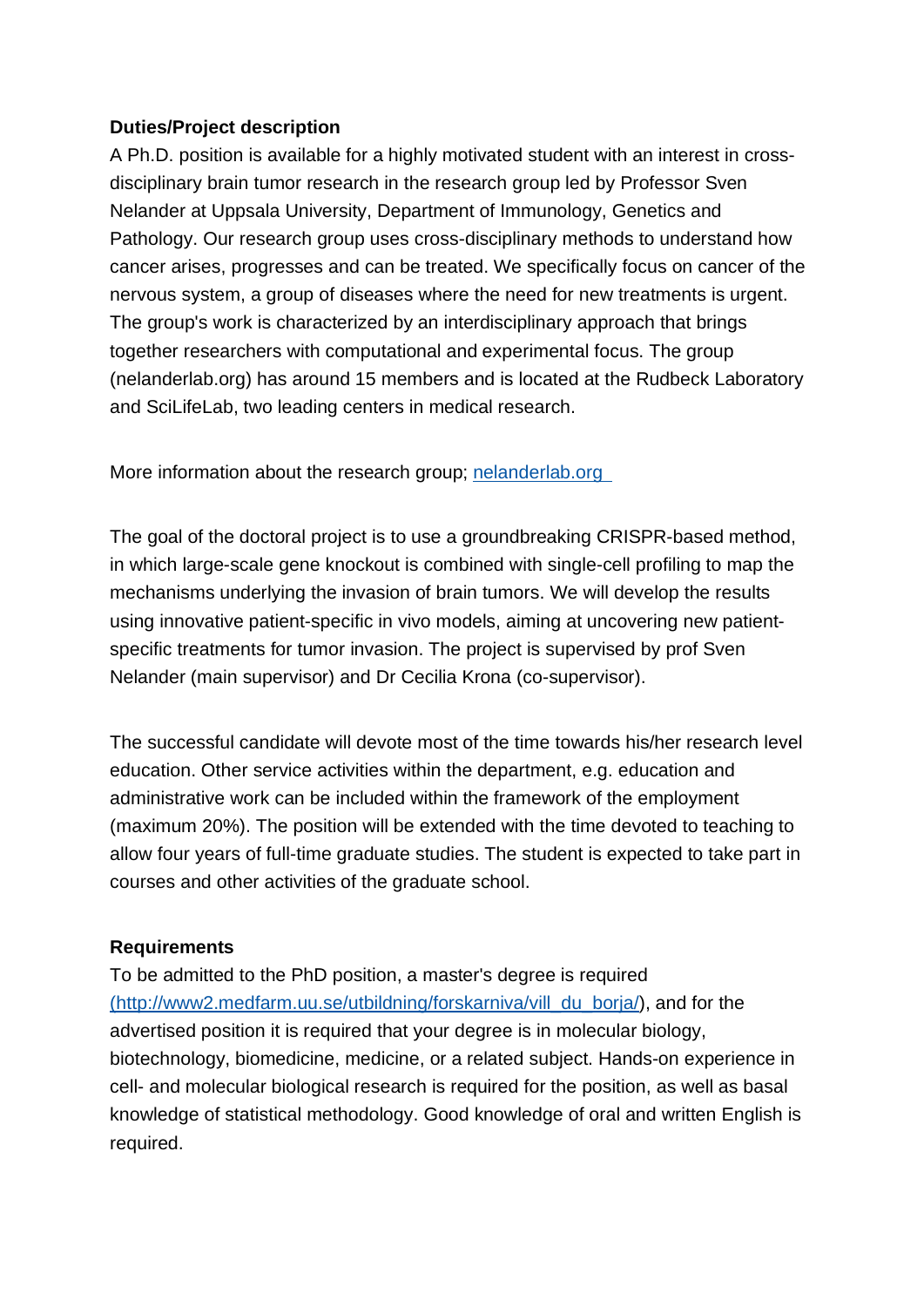# **Additional qualifications**

Experience in neuro-oncology research or other experience of cancer research is a merit for the position. Other merits that are considered are experience in key methods used in the project, such as molecular cloning, gene editing, sequencing, immunohistochemistry or xenotransplantation models in zebrafish or mouse. Documented experience in working in a cross-disciplinary team is a merit.

Rules governing PhD students are set out in the Higher Education Ordinance chapter 5, §§ 1-7 and in [Uppsala University's rules and guidelines.](https://regler.uu.se/?languageId=1)

# **About the employment**

The employment is a temporary position according to the Higher Education Ordinance chapter 5 § 7*.* Scope of employment 100 %. Starting date as agreed. Placement: Uppsala.

**For further information about the position, please contact:** Sven Nelander, sven.nelander@igp.uu.se, +46 76 1380123.

# **Please submit your application by 29 April, 2022***,* **UFV-PA 2022/866.**

Are you considering moving to Sweden to work at Uppsala University? [Find out more](https://www.uu.se/en/about-uu/join-us/advantages/)  [about what it´s like to work and live in](https://www.uu.se/en/about-uu/join-us/advantages/) Sweden.

Please do not send offers of recruitment or advertising services.

# **Submit your application through Uppsala University's recruitment system.**

**Placement:** Department of Immunology, Genetics and Pathology **Type of employment:** Full time , Temporary position longer than 6 months **Pay:** Fixed salary **Number of positions:** 1 **Working hours:** 100 % **Town:** Uppsala **County:** Uppsala län **Country:** Sweden